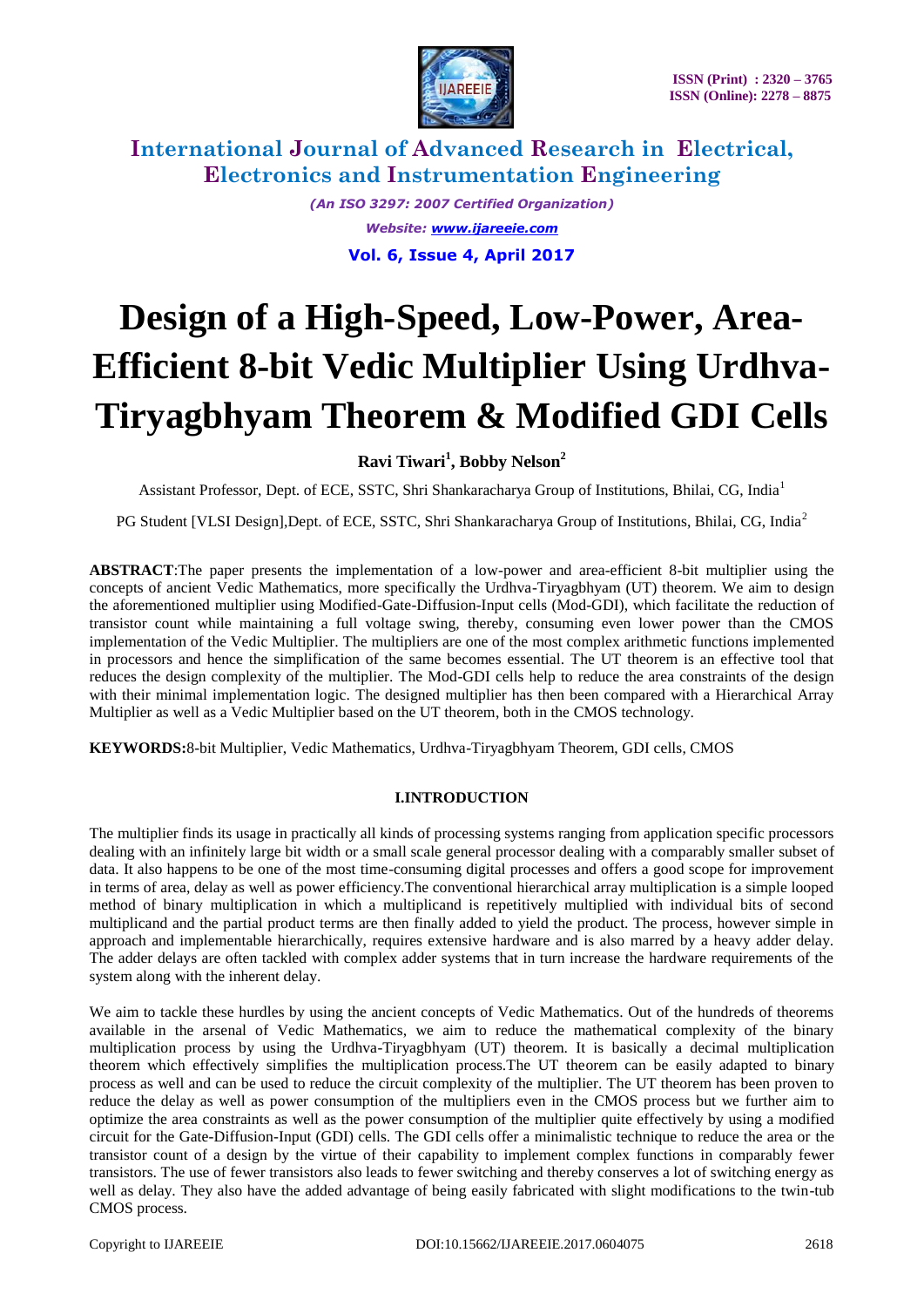

*(An ISO 3297: 2007 Certified Organization)*

*Website: www.ijareeie.com*

### **Vol. 6, Issue 4, April 2017**

#### **II.GENERIC MULTIPLIER MODEL**

The design of generic multiplier data-pathscan be reduced to two stages on the basis of their functionality. The first stage comprises of an array of AND gates that generates the product terms using the input multiplicands. The next stage comprises the shifters and adders that finally yield the product as depicted in the Fig. 1. Our methodology aims to improve the AND array using Mod-GDI cells and the ADDERS stage simplification is carried out using the UT theorem.



#### **III. DESIGN METHODOLOGY**

#### *A. Urdhva-Tiryagbhyam Theorem*

The UT theorem has been traditionally used for the multiplication of two numbers in the decimal number system. In this work, we apply the same ideas to the binary number system to make the proposed algorithm compatible with the digital hardware. The name literally translates to "Vertically and Crosswise" from Sanskrit.It is a general multiplication formula applicable to all cases of multiplication. It aims to simplify the traditional approach of iterative multiplication by replacing it with an optimized combinatorial logic. Even though the UT theorem was developed for the decimal number system, the theorem appropriately fits the binary number system as well. The Fig. 2. shows the generation of the term '*F*" according to the UT theorem and the rest of the terms are shown inthe collective equation (1) below:

$$
D = A_0B_0
$$
  
\n
$$
E = A_0B_1 + A_1B_0
$$
  
\n
$$
F = A_0B_2 + A_1B_1 + A_2B_0
$$
  
\n
$$
G = A_0B_3 + A_1B_2 + A_2B_1 + A_3B_0
$$
  
\n
$$
H = A_0B_4 + A_1B_3 + A_2B_2 + A_3B_1 + A_4B_0
$$
  
\n
$$
I = A_0B_5 + A_1B_4 + A_2B_3 + A_3B_2 + A_4B_1 + A_5B_0
$$
  
\n
$$
J = A_0B_6 + A_1B_5 + A_2B_4 + A_3B_3 + A_4B_2 + A_5B_1 + A_6B_0
$$
  
\n
$$
K = A_0B_7 + A_1B_6 + A_2B_5 + A_3B_4 + A_4B_3 + A_3B_2 + A_6B_1 + A_7B_0
$$
  
\n
$$
L = A_1B_7 + A_2B_6 + A_3B_5 + A_4B_4 + A_5B_3 + A_6B_2 + A_7B_1
$$
  
\n
$$
M = A_2B_7 + A_3B_6 + A_4B_5 + A_5B_4 + A_6B_3 + A_7B_2
$$
  
\n
$$
N = A_3B_7 + A_4B_6 + A_5B_5 + A_6B_4 + A_7B_3
$$
  
\n
$$
O = A_4B_7 + A_5B_6 + A_6B_5 + A_7B_4
$$
  
\n
$$
P = A_5B_7 + A_6B_6 + A_7B_5
$$
  
\n
$$
Q = A_6B_7 + A_5B_6
$$
  
\n
$$
R = A_7B_7(1)
$$

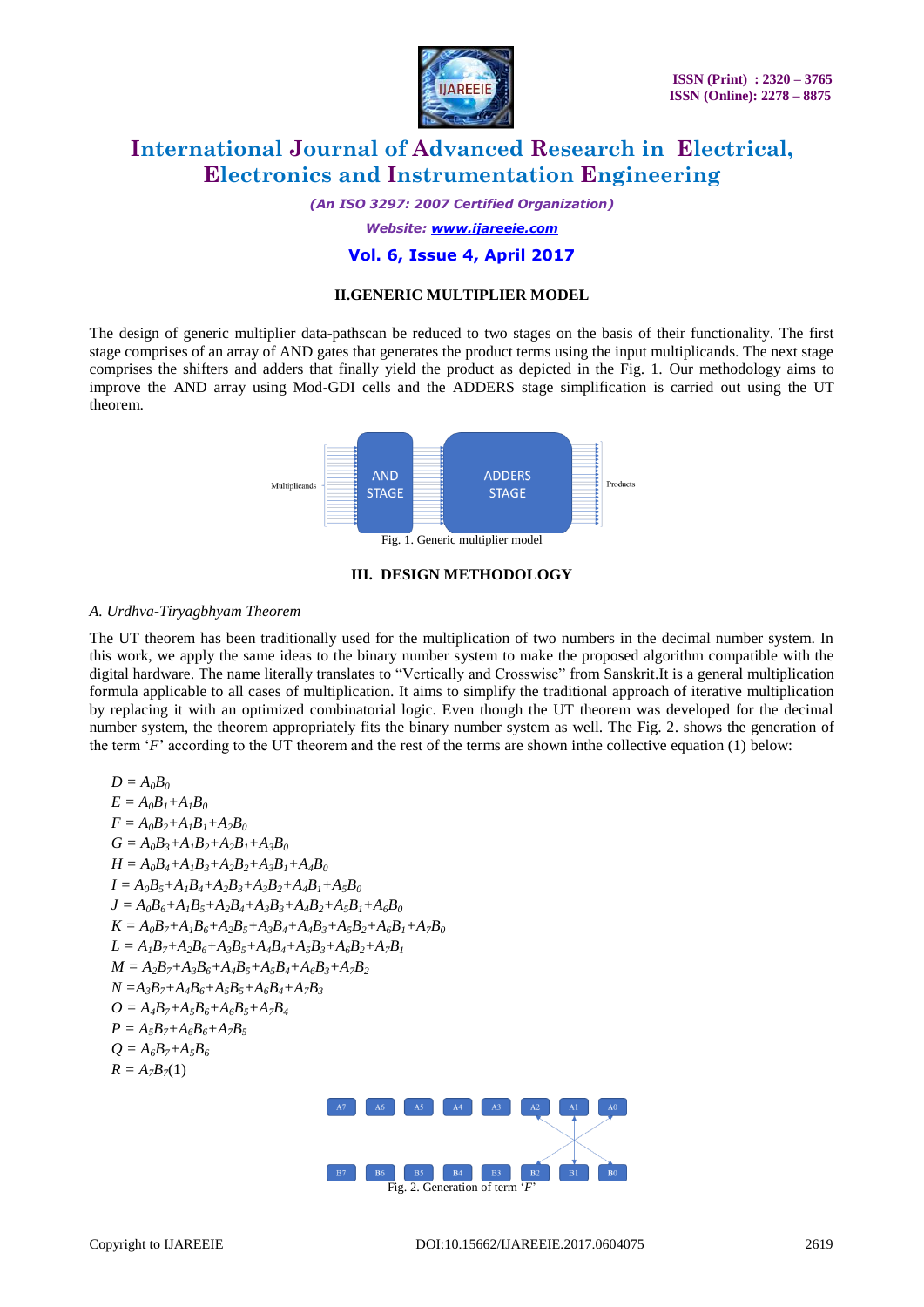

*(An ISO 3297: 2007 Certified Organization)*

*Website: www.ijareeie.com*

### **Vol. 6, Issue 4, April 2017**

The implementation of these partial product terms is rather straightforward and is done by using an array of AND gates and adders.These terms shall have variable bit-widths with "*K*" being the widest, with a bit-width of 4 bits.The Table 1 serves an important tool for easily and minimally realizing the combinatorial logic for the summing of the partial product terms so as to generate the final products. The *C's* represent the carry terms and actually depict a symbolic collective carry from all the previous stages of addition. Finally, the product is obtained as *X16-bits*.



#### *B. Modified GDI Cells*

TheGDI design technique was introduced as a promising alternative to theCMOS logic design style of complimentarily functioning gates. Originally proposed for fabrication in Silicon on Insulator (SOI) and twin-well CMOS processes, GDI methodology allowsthe implementation of a wide range of complex logic functions using merely two transistors. GDI implementation of a design thus helps in reducing its overall transistor count and thereby improves area constraints of the design.

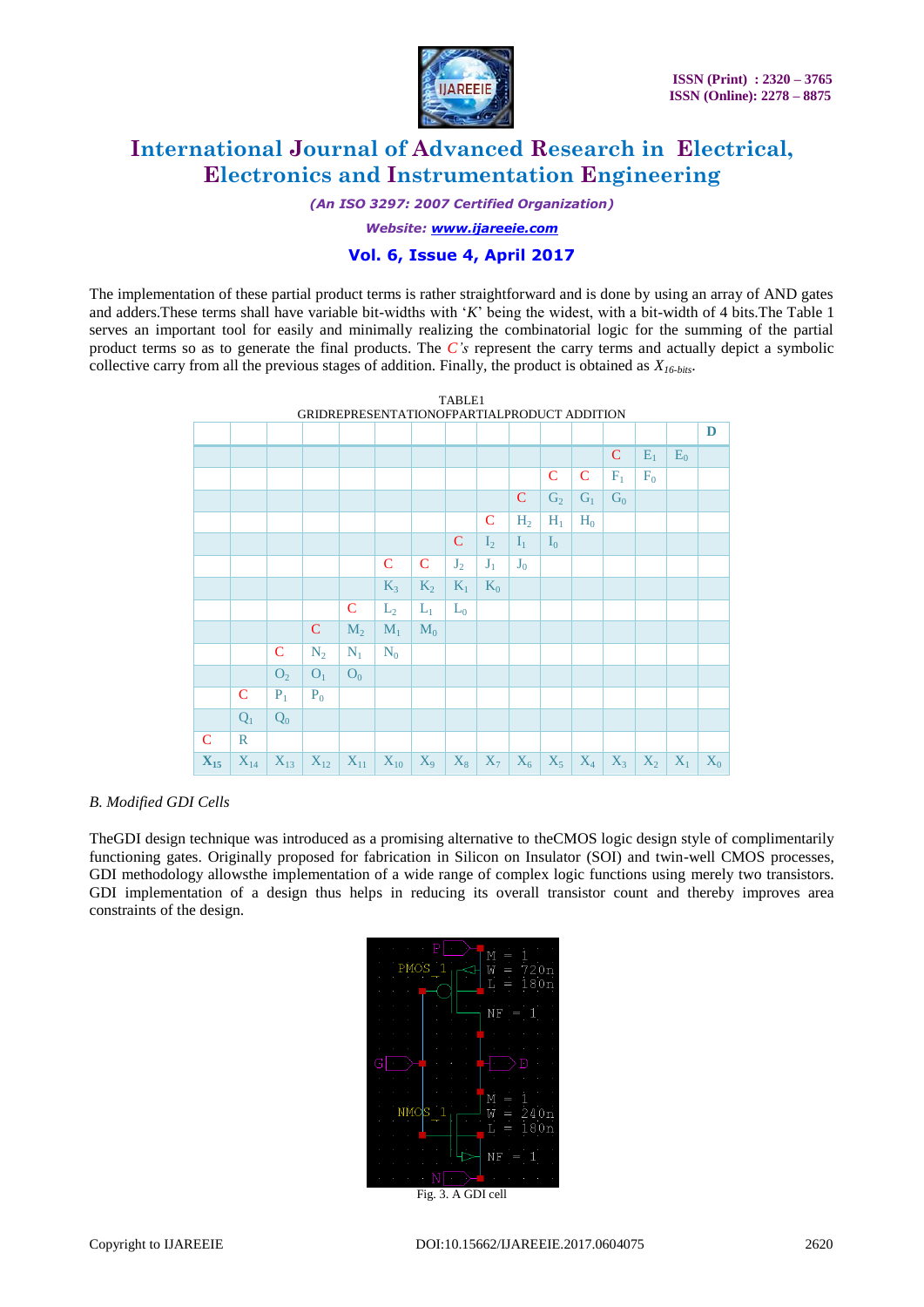

*(An ISO 3297: 2007 Certified Organization)*

*Website: www.ijareeie.com*

### **Vol. 6, Issue 4, April 2017**

The Fig. 3. shows the basic construction of a GDI cell. We have implemented our design in 180nm technology with a  $W_p/W_n$  ratio of 3. In conventional GDI cells, the gates of the PMOS & NMOS devices are shorted to yield an input *G*, the sources terminals are individually shorted with the substrate to yield the *P*&*N* terminals respectively for PMOS & NMOS. This simple configuration of mere two MOS devices is capable of producing many complex logic functions as shown in the TABLE 2. TABLE 2

| IADLE 4<br>FUNCTION IMPLEMENTATION USING GDI CELLS |    |   |                                       |                  |  |  |  |
|----------------------------------------------------|----|---|---------------------------------------|------------------|--|--|--|
| N                                                  | P  | G |                                       | <b>Functions</b> |  |  |  |
|                                                    |    | А | $A^{\sim}$                            | Inverter         |  |  |  |
|                                                    | в  | А | $A + B$                               | <b>OR</b>        |  |  |  |
| B                                                  |    | А | AB                                    | <b>AND</b>       |  |  |  |
| C                                                  | в  | А | $A^{\dagger}B + AC$                   | <b>MUX</b>       |  |  |  |
| B                                                  | в  | А | $A^{\dagger}B+A^{\dagger}B^{\dagger}$ | <b>XOR</b>       |  |  |  |
| в                                                  | B, |   | $AB+A'B'$                             | <b>XNOR</b>      |  |  |  |

As opposed to the conventional CMOS implementation GDI cells are extremely versatile and can practically reduce the area constraints by a wide margin as is evident in the TABLE 3 below. Here, inverters for inputs aren"t being counted.

| TABLE 3<br>FUNCTION IMPLEMENTATION USING GDI CELLS |                |                |  |  |  |  |
|----------------------------------------------------|----------------|----------------|--|--|--|--|
| <b>FUNCTION</b>                                    | <b>CMOS</b>    | <b>GDI</b>     |  |  |  |  |
| <b>Inverter</b>                                    | $\mathfrak{D}$ | $\mathcal{D}$  |  |  |  |  |
| <b>OR</b>                                          | 6              | $\mathfrak{D}$ |  |  |  |  |
| <b>AND</b>                                         | 6              | $\mathfrak{D}$ |  |  |  |  |
| <b>MUX</b>                                         | 12             | $\mathfrak{D}$ |  |  |  |  |
| <b>XOR</b>                                         | 16             | $\mathcal{D}$  |  |  |  |  |
| <b>XNOR</b>                                        | 16             | $\mathcal{D}$  |  |  |  |  |

We thus get a general idea about how advantageous it is to use GDI cells in place of the conventional CMOS logic implementations. However, there"s a certain caveat of partial swing in GDI cells which renders them practically unusable for any cascade connection with other gates. It also leads to wild harmonics in the output signals which dissipate more power than saved. Hence, the actual utility requires a few modifications to the basic GDI cell design as evident in the Fig. 4. while the functionality remains the same.



Fig. 4. A modified GDI cell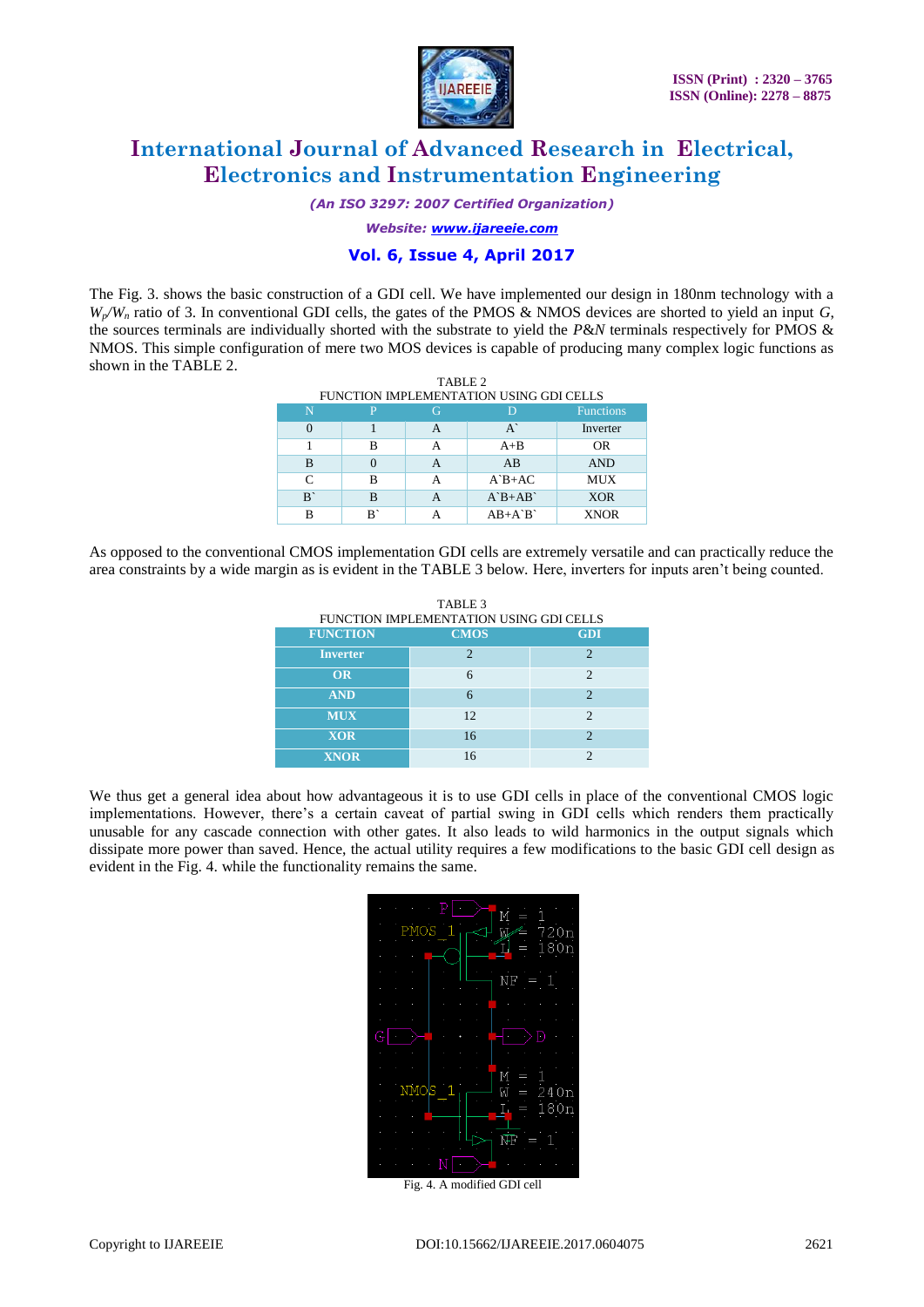

*(An ISO 3297: 2007 Certified Organization)*

*Website: www.ijareeie.com*

### **Vol. 6, Issue 4, April 2017**

### **IV. IMPLEMENTATION**

Our next task was to implement the sub-circuits required for the multiplier architecture using the Mod-GDI cells. Although the Mod-GDI cells do have a better response and lower harmonics than traditional GDI cells but they still have the partial swing problem which needs to be addressed for the individual sub-circuits. The following figures present the implementation of these sub-circuits using the Mod-GDI cells. The Fig. 5. represents the various basic logic gates used in the multiplier architecture. The gates have been optimized in Mod-GDI logic for minimum transistor count while maintaining a full-swing output.



 (d) (e) Fig. 5. Implementation of the basic logic gates in Mod-GDI logic (a) Inverter, (b) AND, (c) OR, (d) XOR, (e) XNOR

The Fig. 6. depicts the implementation of the adder blocks using the basic gates constructed in Fig. 4., in a hierarchical manner. The consideration again is to use minimal transistor count for full-swing at output. Hence, appropriate changes have been made for the full-adder carry out. We have a comparison of the transistor count in CMOS as well as in Mod-GDI technology in Table 4. Again, the extra inverters aren't being considered other than in case of the OR gate.



 $(a)(b)$ 

Fig. 6. Implementation of adder blocks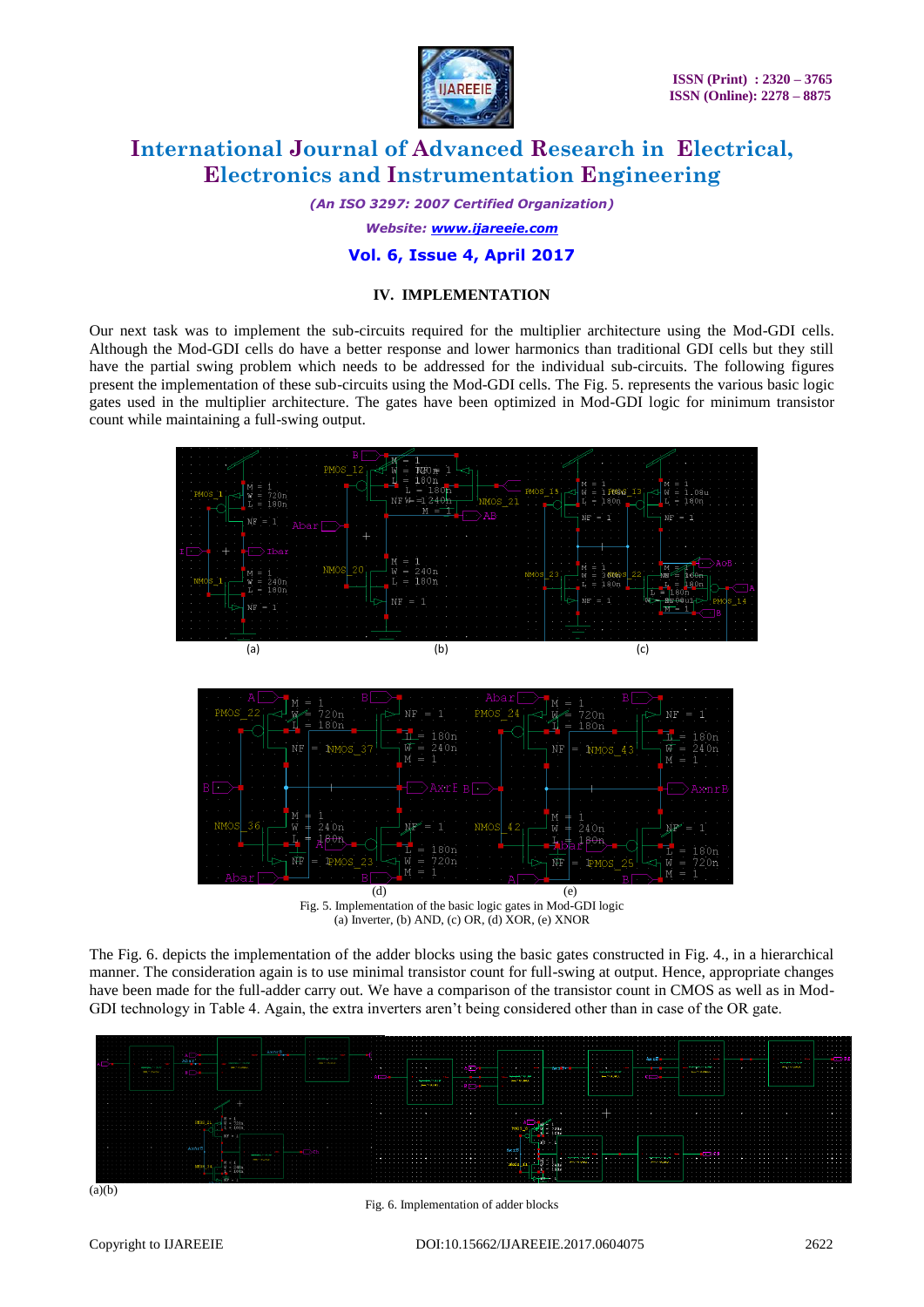

*(An ISO 3297: 2007 Certified Organization)*

*Website: www.ijareeie.com*

### **Vol. 6, Issue 4, April 2017**

(a) Half-adder (b) Full-adder

| TABLE 4<br>MINIMAL TRANSISTOR COUNT IN CMOS VS. MOD-GDI |                |         |  |  |  |
|---------------------------------------------------------|----------------|---------|--|--|--|
| <b>Gate/Block</b>                                       | <b>CMOS</b>    | Mod-GDI |  |  |  |
| <b>Inverter</b>                                         | $\mathfrak{D}$ | っ       |  |  |  |
| <b>OR</b>                                               | 6              | 5       |  |  |  |
| <b>AND</b>                                              |                | 3       |  |  |  |
| <b>XOR</b>                                              | 12             |         |  |  |  |
| <b>Half-adder</b>                                       | 20             | 12      |  |  |  |
| <b>Full-adder</b>                                       | 28             | 20      |  |  |  |

The Fig. 7. shows the final 8-bit multiplier architecture completed using all the components designed thus far. The multiplier works in two stages as is evident from the design. The first stage generates all the partial product terms from the collective equations in (1) and the second stage performs the additions from the Table 1 to yield the final product  $(X_{16-bits})$ . The implementation was carried in 180nm technology with a  $W_n/W_n$  ratio of 3.





The architecture was implemented in T-Spice v16.0 at 180nm technology keeping the *Wp/Wn*ratio at 3 for approximately equal rise and fall times. The Fig. 8. shows the simulation output of the proposed multiplier for an input combination of all 1"s at 1.8V input supply. The simulation graph traces are highlighted at the high state in blue for ease in reading the output of the multiplier for the said inputs. The output in this case ought to be "*1000000001111111'* as easily verifiable through the highlighted 1.8V level traces in the simulation graph in Fig. 8.



Fig. 8. Simulation results of proposed multiplier for an all 1"s input combination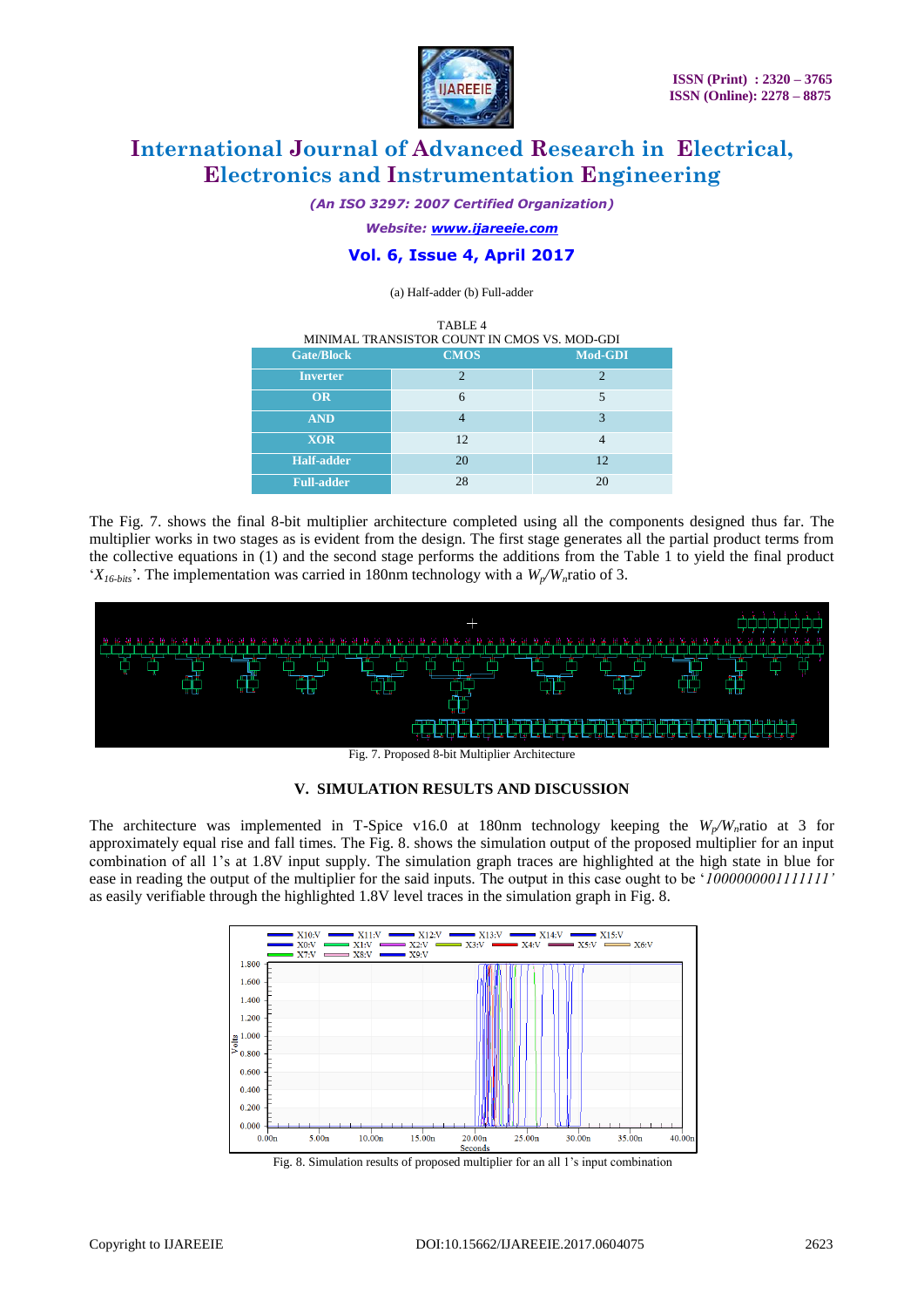

*(An ISO 3297: 2007 Certified Organization)*

*Website: www.ijareeie.com*

### **Vol. 6, Issue 4, April 2017**

The proposed multiplier was tested with a series of pseudorandom inputs and was found to yield conducive results for all the test inputs. The Table 5 presents a detailed comparative analysis of the proposed Mod-GDI UTMultiplier (MDGUTM) with a CMOS UT Multiplier (CUTM) as well as with a CMOS Hierarchical Array Multiplier (CHAM).

TABLE 5

| <b>COMPARATIVE ANALYSIS OF THE MULTIPLIERS</b>             |                 |              |              |              |               |  |  |  |
|------------------------------------------------------------|-----------------|--------------|--------------|--------------|---------------|--|--|--|
| <b>Multipliers</b>                                         | <b>MOS-FETs</b> | <b>Power</b> | <b>Delay</b> | <b>PDP</b>   | <b>EDP</b>    |  |  |  |
|                                                            |                 | mw           | <b>Ns</b>    | $\mathbf{p}$ | $10^{-21}$ Js |  |  |  |
| <b>CMOS Hierarchical Array</b><br><b>Multiplier (CHAM)</b> | 3524            | 1.2          | 14.84        | 17.81        | 264.27        |  |  |  |
|                                                            |                 |              |              |              |               |  |  |  |
| <b>CMOS UT Multiplier</b><br><b>(CUTM)</b>                 | 2880            | 1.07         | 14.59        | 15.61        | 227.77        |  |  |  |
| <b>Mod-GDI UT Multiplier</b><br>$(MGUTM)^*$                | 1429            | 0.76         | 13.32        | 10.12        | 134.84        |  |  |  |





Fig. 9. Comparison of percentage improvements in various parameters of CUTM & MGUTM over CHAM

#### **VI.CONCLUSION**

The results obtained for the proposed multiplier design as shown in the Table 5, and Fig. 9. effectively prove that the proposed multiplier design works better than the other designs in terms of all the parameters in comparison. The most prominent improvement achieved over other designs is in termsof the area or transistor count. The use of Mod-GDI cells along with the UT theorem thus effectively reduces the area-constraints, marginally improves the speed of operation and also reduces the power consumption of the multiplier unit.

#### **REFERENCES**

- [1] Somani, A., Jain, D., Jaiswal, S., Verma, K. and Kasht, S. (2012). Compare Vedic Multipliers with Conventional Hierarchical array of array multiplier. *International Journal of Computer Technology and Electronics Engineering*, 2(6), pp.52-55.
- [2] Morgenshtein, A., Fish, A. and Wagner, I. (2002). Gate-diffusion input (GDI): a power-efficient method for digital combinatorial circuits. *IEEE Transactions on Very Large Scale Integration (VLSI) Systems*, [online] 10(5), pp.566-581.
- [3] Narendra, K. and Pandu, S. (2014). Low Power Area-Efficient Adiabatic Vedic Multiplier. *International Journal of Advanced Research in Electrical, Electronics and Instrumentation Engineering*, [online] 03(08), pp.11027-11032.
- [4] G.Deshpande, N. and Mahajan, R. (2014). Ancient Indian Vedic Mathematics based 32-Bit Multiplier Design for High Speed and Low Power Processors. *International Journal of Computer Applications*, [online] 95(24), pp.19-22.
- [5] Kareem, A., M., V. and Kumar, P. (2017). VLSI Implementation of High Speed-Low Power-Area Efficient Multiplier Using Modified Vedic Mathematical Techniques. *Recent Patents on Computer Science*, [online] 9(3), pp.216-221.
- [6] Kaur, S., Singh, B. and D.K, J. (2015). Design and Performance Analysis of Various Adders and Multipliers Using GDI Technique. *International Journal of VLSI Design & Communication Systems*, [online] 6(5), pp.45-56.
- [7] Latha, B. and Rao, B. (2014). Design and Implementation of High Speed 8-Bit Vedic Multiplier on FPGA. *International Journal of Advanced Research in Electrical, Electronics and Instrumentation Engineering*, [online] 03(08), pp.11601-11609.
- [8] Manikandan, S. and Palanisamy, C. (2016). Design of an Efficient Binary Vedic Multiplier for High Speed Applications Using Vedic Mathematics with Bit Reduction Technique. *Circuits and Systems*, [online] 07(09), pp.2593-2602.